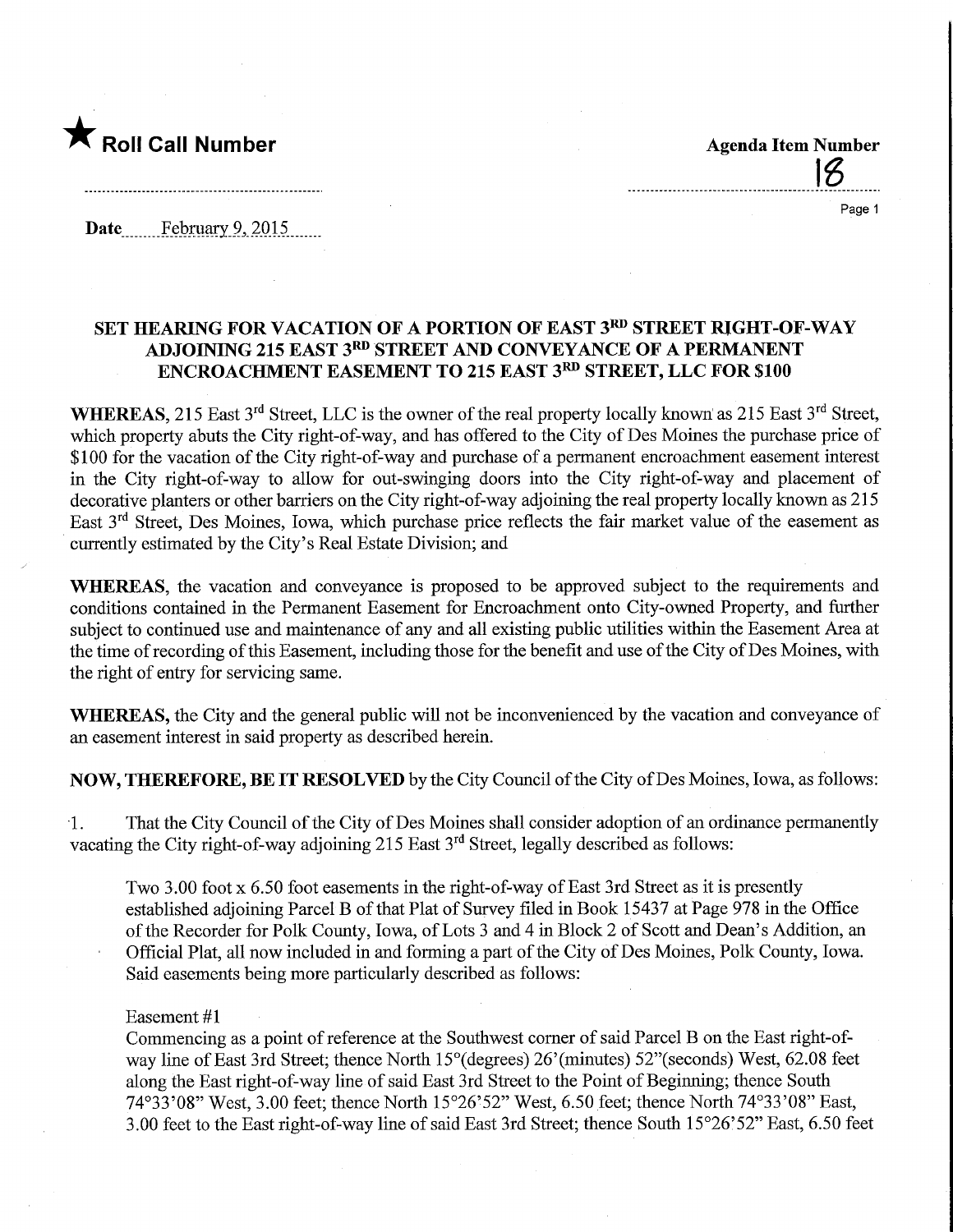

 $\delta$ Page 2

Date February 9, 2015.

along the East right-of-way line of said East 3rd Street to the point of beginning. Containing 19.50 square feet; and

## Easement #2

Commencing as a point of reference at the Southwest comer of said Parcel B on the East right-ofway line of East 3rd Street; thence North 15°(degrees) 26'(minutes) 52"(seconds) West, 100.83 feet along the East right-of-way line of said East 3rd Street to the Point of Beginning; thence South 74°33'08" West, 3.00 feet; thence North 15°26'52" West, 6.50 feet; thence North 74°33'08" East, 3.00 feet to the East right-of-way line of said East 3rd Street; thence South 15°26'52" East, 6.50 feet along the East right-of-way line of said East 3rd Street to the point of beginning. Containing 19.50 square feet.

Containing 39.00 square feet in total.

2. That if the City Council decides to vacate the above-described right-of-way, the City of Des Moines proposes to convey an easement in such vacated right-of-way to 215 East 3rd Street, LLC for \$100, subject to all conditions set forth in the Permanent Easement for Encroachment onto City-owned Property and herein above.

3. That the meeting of the City Council at which the adoption of said ordinance and the sale and conveyance of such easement is to be considered shall be on February 23, 2015, said meeting to be held at 5:00 p.m., in the City Council Chamber, City Hall, 400 Robert D. Ray Drive, Des Moines, Iowa.

4. That the City Clerk is hereby authorized and directed to publish notice of said proposal in the form hereto attached, all in accordance with Section 362.3 of the Iowa Code.

5. Non-project related land sale proceeds are used to support general operating budget expenses:  $Org -$ EG064090.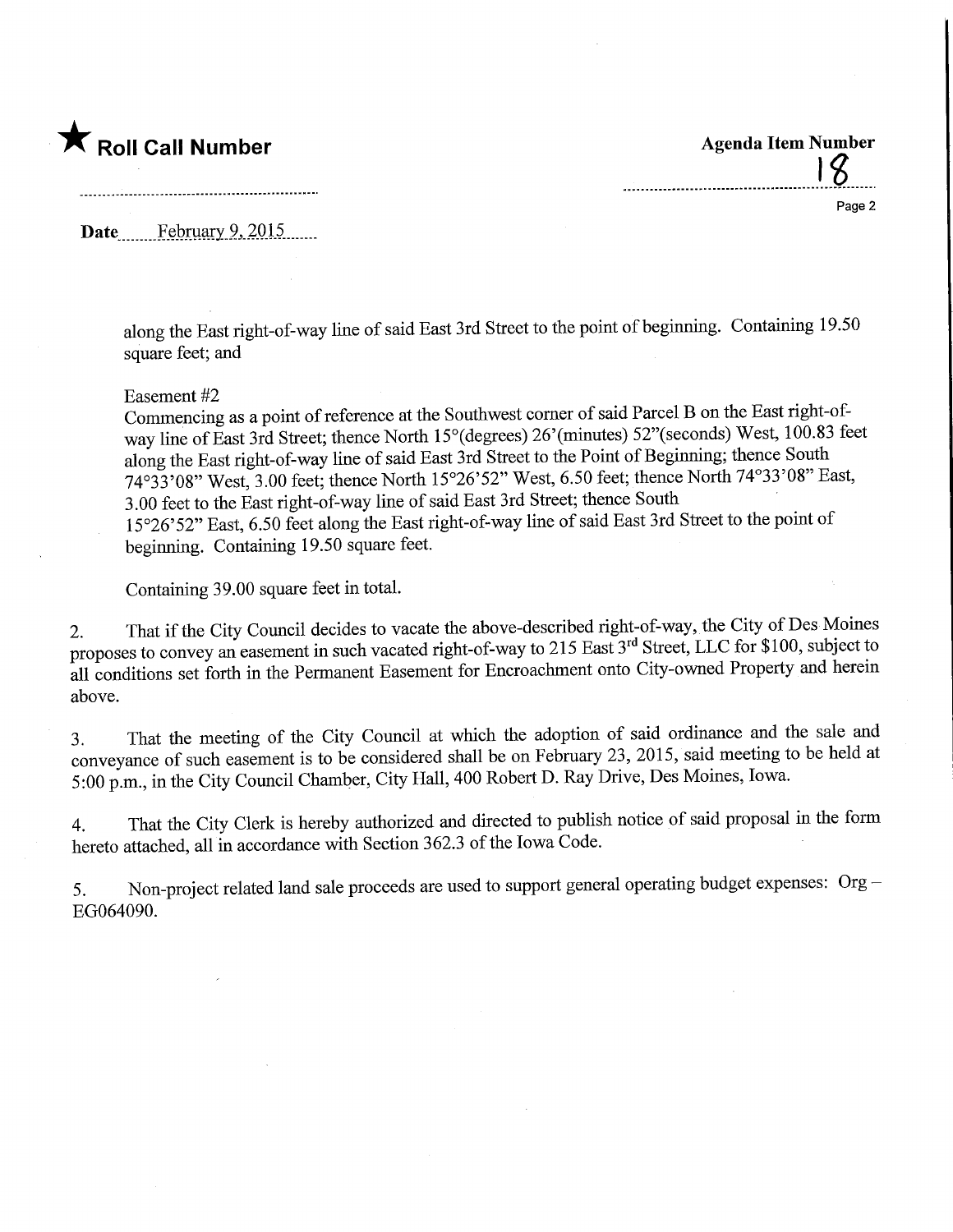

Date........February 9, 2015.......

Moved by to adopt.

APPROVED AS TO FORM:

Cori Kuhn Coleman Assistant City Attorney

| <b>COUNCIL ACTION</b> | <b>YEAS</b> | <b>NAYS</b> | <b>PASS</b> | <b>ABSENT</b>   | <b>CERTIFICATE</b>                                                                                              |  |  |
|-----------------------|-------------|-------------|-------------|-----------------|-----------------------------------------------------------------------------------------------------------------|--|--|
| <b>COWNIE</b>         |             |             |             |                 |                                                                                                                 |  |  |
| <b>COLEMAN</b>        |             |             |             |                 | I, DIANE RAUH, City Clerk of said City hereby<br>certify that at a meeting of the City Council of said          |  |  |
| <b>GATTO</b>          |             |             |             |                 |                                                                                                                 |  |  |
| <b>GRAY</b>           |             |             |             |                 | City of Des Moines, held on the above date, among<br>other proceedings the above was adopted.                   |  |  |
| <b>HENSLEY</b>        |             |             |             |                 | IN WITNESS WHEREOF, I have hereunto set my<br>hand and affixed my seal the day and year first<br>above written. |  |  |
| <b>MAHAFFEY</b>       |             |             |             |                 |                                                                                                                 |  |  |
| <b>MOORE</b>          |             |             |             |                 |                                                                                                                 |  |  |
| <b>TOTAL</b>          |             |             |             |                 |                                                                                                                 |  |  |
| <b>MOTION CARRIED</b> |             |             |             | <b>APPROVED</b> |                                                                                                                 |  |  |
|                       |             |             |             | <b>Mayor</b>    | City Clerk                                                                                                      |  |  |

. . . . . . . . . . . Page 3